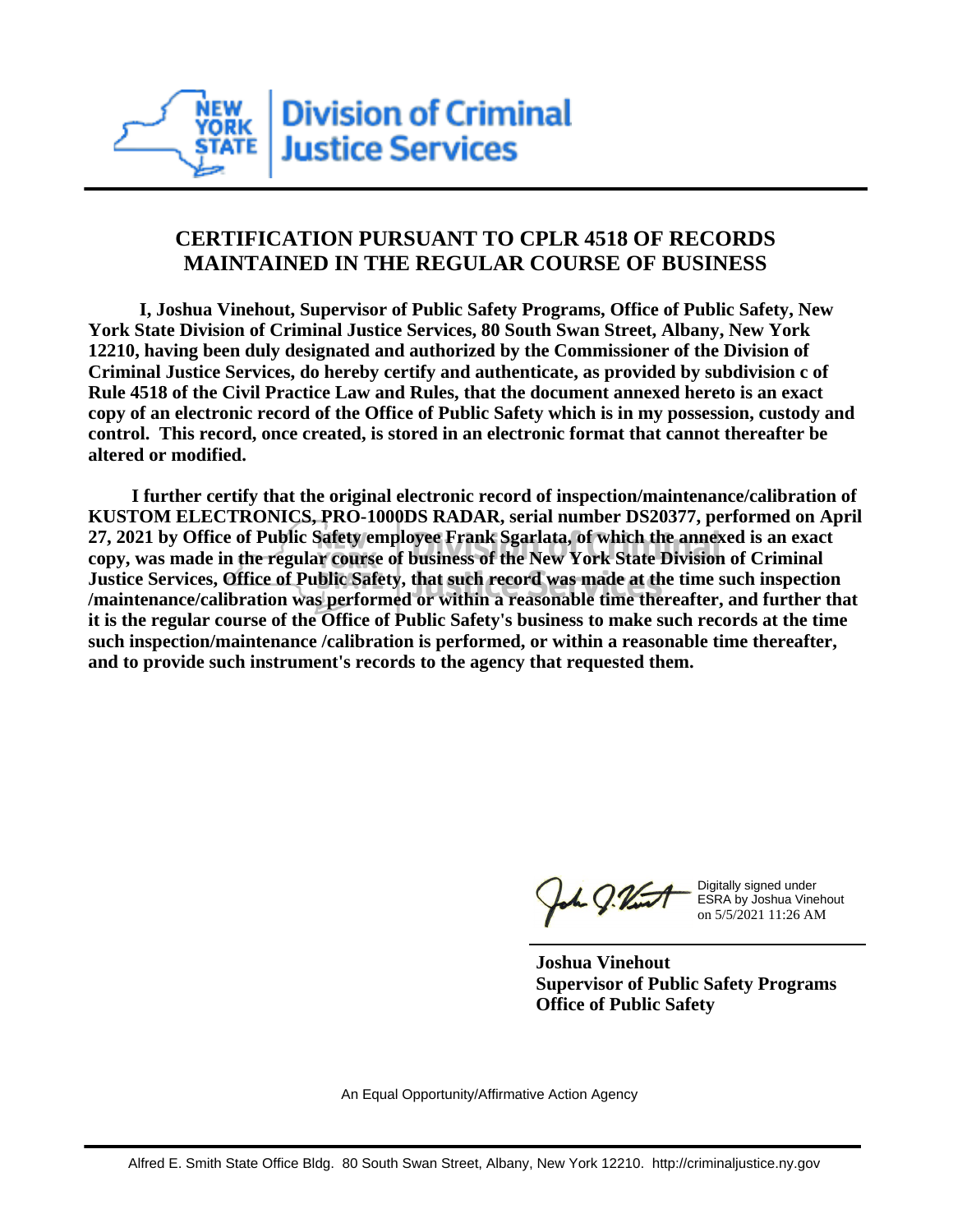## **RADAR RECORD OF INSPECTION / MAINTENANCE / CALIBRATION**

## **Name of Submitting Agency: Wayne County Sheriff`s Office Manufacturer: KUSTOM ELECTRONICS Model: PRO-1000DS Date: April 27, 2021 Serial Number: DS20377**

 **I hereby certify that KUSTOM ELECTRONICS RADAR, model PRO-1000DS, serial number DS20377/ / LA46574 / / N/A, has been calibrated using standards whose accuracies are established by the National Bureau of Standards, or have been derived by the ratio type of self calibration techniques. Calibration has been effected by controlled tests performed on the date indicated above.**

| <b>Test No</b> | <b>Internal Standard</b>                   | <b>Test Result</b> |
|----------------|--------------------------------------------|--------------------|
|                | 32 MPH                                     | 32 MPH             |
| <b>Test No</b> | <b>Certification Standard (Stationary)</b> | <b>Test Result</b> |
|                | 65 MPH                                     | 65 MPH             |
|                | 35 MPH<br>YORK                             | 35 MPH             |
| <b>Test No</b> | <b>Certification Standard (Moving)</b>     | <b>Test Result</b> |
|                | 65 MPH                                     | <b>30 MPH</b>      |
|                | <b>35 MPH</b>                              |                    |

**Turning Fork Certification / Date of Certification: April 27, 2021**

| <b>Serial Number</b> | <b>Frequency</b> | <b>Test Result</b> |
|----------------------|------------------|--------------------|
|                      |                  | 65 MPH             |

**The above stated tuning fork has been tested and found to oscillate at 4730 Hertz. It will cause a calibration signal of 65 MPH when used with a Doppler traffic radar operating at 24,150 Mhz.**

| <b>Serial Number</b> | <b>Frequency</b> | <b>Test Result</b> |
|----------------------|------------------|--------------------|
| 34251                | 2540 HZ          | 35 MPH             |

**The above stated tuning fork has been tested and found to oscillate at 2540 Hertz. It will cause a calibration signal of 35 MPH when used with a Doppler traffic radar operating at 24,150 Mhz.**

 **I further certify that the entries made in these records were made at the time that the inspection /maintenance/calibration of the above identified RADAR was performed, or within a reasonable time thereafter.**

 *page 1 of 2* 

Digitally signed under ESRA by Frank Sgarlata on 4/27/2021 12:33 PM

**\_\_\_\_\_\_\_\_\_\_\_\_\_\_\_\_\_\_\_\_\_\_\_\_\_\_\_\_\_\_\_\_\_\_\_\_\_**

**Frank Sgarlata Highway Safety Equipment Technician Office of Public Safety**